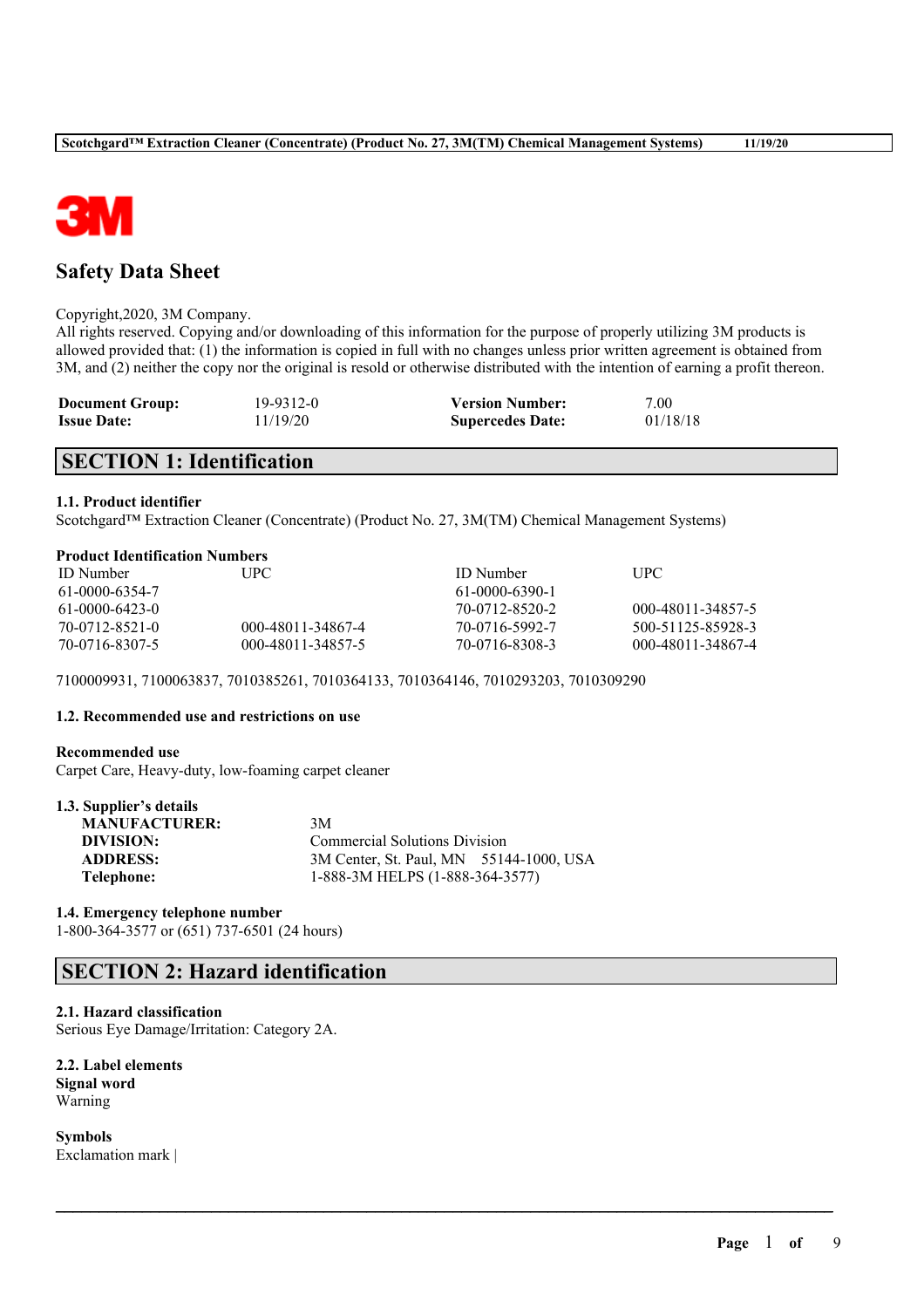

**Hazard Statements** Causes serious eye irritation.

### **Precautionary Statements**

**Prevention:** Wear eye/face protection. Wash thoroughly after handling.

#### **Response:**

IF IN EYES: Rinse cautiously with water for several minutes. Remove contact lenses, if present and easy to do. Continue rinsing.

If eye irritation persists: Get medical advice/attention.

6% of the mixture consists of ingredients of unknown acute oral toxicity. 9% of the mixture consists of ingredients of unknown acute dermal toxicity.

## **SECTION 3: Composition/information on ingredients**

| Ingredient                                                          | C.A.S. No.    | $%$ by Wt               |
|---------------------------------------------------------------------|---------------|-------------------------|
| <b>WATER</b>                                                        | 7732-18-5     | 60 - 90 Trade Secret *  |
| 1,2,3-Propanetricarboxylic acid, 2-hydroxy-, sodium salt, 6132-04-3 |               | 3 - 7 Trade Secret *    |
| hydrate $(1:3:2)$                                                   |               |                         |
| 1-PROPOXY-2-PROPANOL                                                | 1569-01-3     | 3 - 7 Trade Secret *    |
| Non-ionic Surfactant (NJTSRN 04499600-6640)                         | Trade Secret* | 3 - 7 Trade Secret *    |
| Anionic Surfactant (NJTSRN 04499600-6671)                           | Trade Secret* | 1 - 5 Trade Secret *    |
| TRIPROPYLENE GLYCOL METHYL ETHER                                    | 25498-49-1    | $\leq$ 2 Trade Secret * |
| FRAGRANCE (PROPRIETARY MIXTURE)                                     | Trade Secret* | $\leq$ 1 Trade Secret * |

NJTS or NJTSRN: New Jersey Trade Secret Registry Number.

\*The specific chemical identity and/or exact percentage (concentration) of this composition has been withheld as a trade secret.

## **SECTION 4: First aid measures**

### **4.1. Description of first aid measures**

### **Inhalation:**

Remove person to fresh air. If you feel unwell, get medical attention.

### **Skin Contact:**

Wash with soap and water. If signs/symptoms develop, get medical attention.

#### **Eye Contact:**

Immediately flush with large amounts of water. Remove contact lenses if easy to do. Continue rinsing. Get medical attention.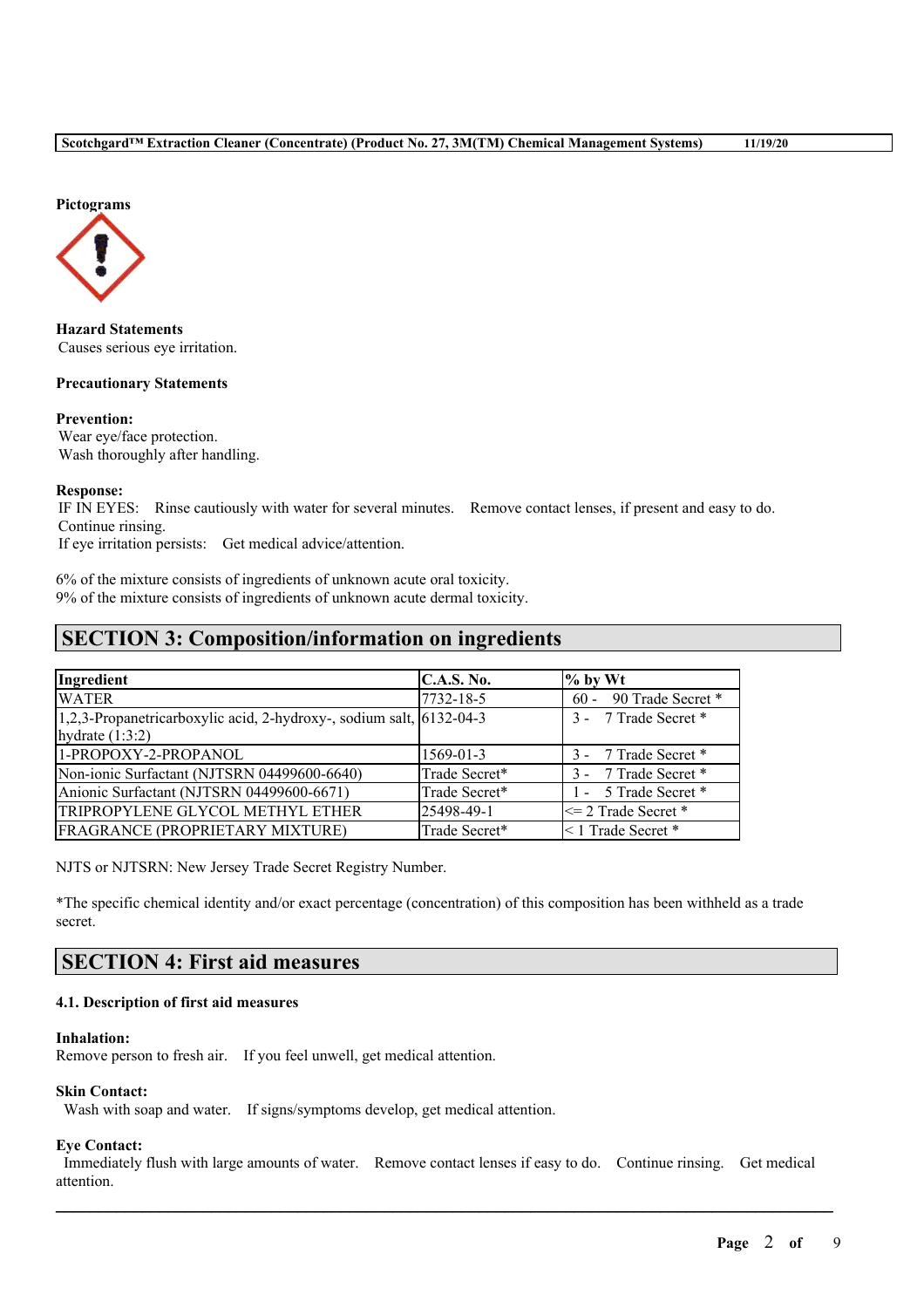**If Swallowed:**

Rinse mouth. If you feel unwell, get medical attention.

## **4.2. Most important symptoms and effects, both acute and delayed**

See Section 11.1. Information on toxicological effects.

# **4.3. Indication of any immediate medical attention and special treatment required**

Not applicable.

## **SECTION 5: Fire-fighting measures**

## **5.1. Suitable extinguishing media**

Use a fire fighting agent suitable for the surrounding fire.

#### **5.2. Special hazards arising from the substance or mixture** None inherent in this product.

## **Hazardous Decomposition or By-Products**

**Substance Condition**

Carbon monoxide During Combustion Carbon dioxide During Combustion

## **5.3. Special protective actions for fire-fighters**

No special protective actions for fire-fighters are anticipated.

## **SECTION 6: Accidental release measures**

## **6.1. Personal precautions, protective equipment and emergency procedures**

Evacuate area. Ventilate the area with fresh air. For large spill, or spills in confined spaces, provide mechanical ventilation to disperse or exhaust vapors, in accordance with good industrial hygiene practice. Refer to other sections of this SDS for information regarding physical and health hazards, respiratory protection, ventilation, and personal protective equipment.

## **6.2. Environmental precautions**

Avoid release to the environment. For larger spills, cover drains and build dikes to prevent entry into sewer systems or bodies of water.

## **6.3. Methods and material for containment and cleaning up**

Contain spill. Working from around the edges of the spill inward, cover with bentonite, vermiculite, or commercially available inorganic absorbent material. Mix in sufficient absorbent until it appears dry. Remember, adding an absorbent material does not remove a physical, health, or environmental hazard. Collect as much of the spilled material as possible. Place in a closed container approved for transportation by appropriate authorities. Clean up residue with water. Seal the container. Dispose of collected material as soon as possible in accordance with applicable local/regional/national/international regulations.

## **SECTION 7: Handling and storage**

## **7.1. Precautions for safe handling**

Avoid eye contact. For industrial/occupational use only. Not for consumer sale or use. This product is not intended to be used without prior dilution as specified on the product label. Grounding or safety shoes with electrostatic dissipating soles (ESD) are not required with a chemical dispensing system. Keep out of reach of children. Avoid breathing dust/fume/gas/mist/vapors/spray. Do not eat, drink or smoke when using this product. Wash thoroughly after handling. Avoid release to the environment.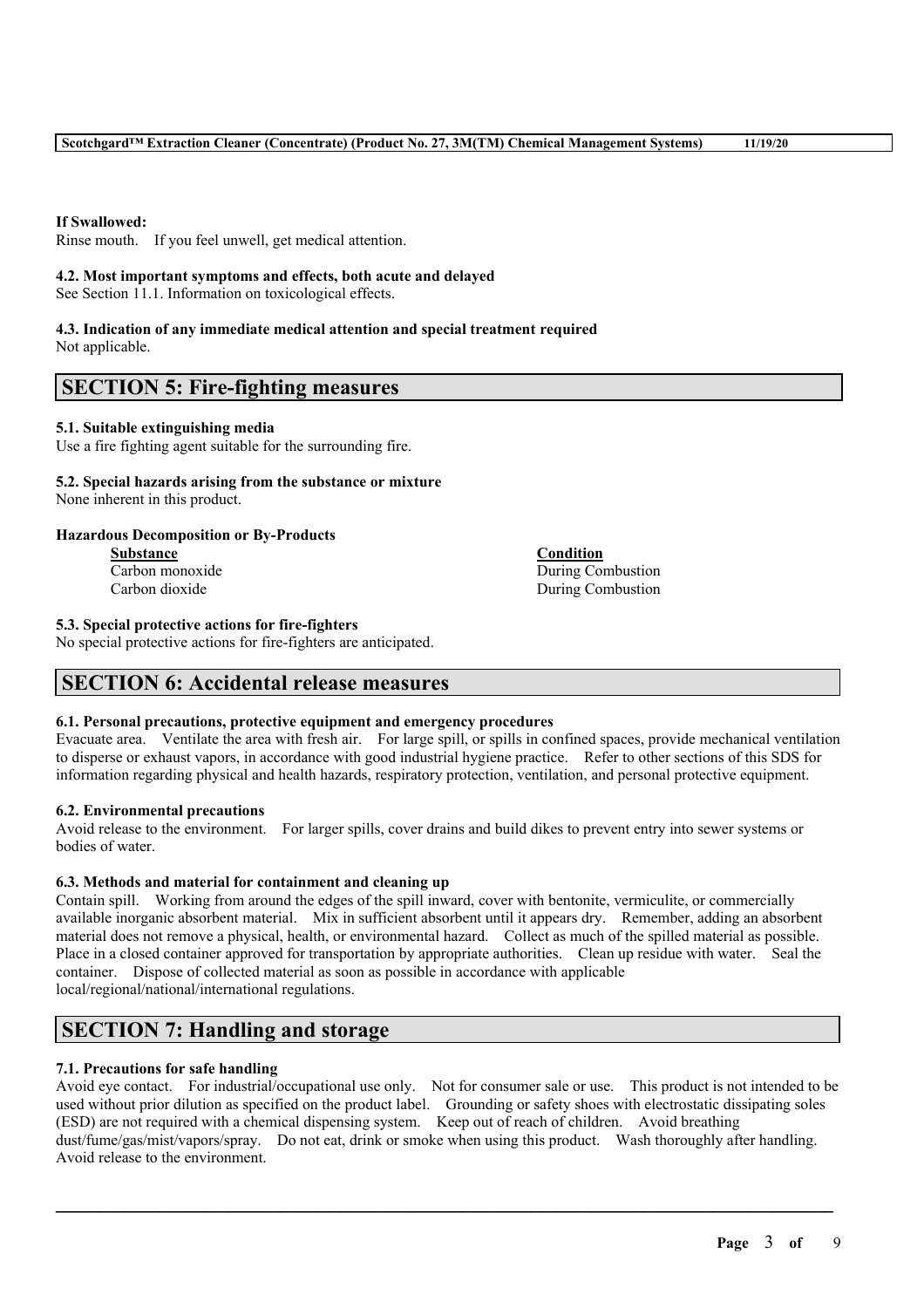#### **7.2. Conditions for safe storage including any incompatibilities**

No special storage requirements.

## **SECTION 8: Exposure controls/personal protection**

#### **8.1. Control parameters**

### **Occupational exposure limits**

No occupational exposure limit values exist for any of the components listed in Section 3 of this SDS.

#### **8.2. Exposure controls**

### **8.2.1. Engineering controls**

NOTE: When used with a chemical dispensing system as directed, special ventilation is not required. Use general dilution ventilation and/or local exhaust ventilation to control airborne exposures to below relevant Exposure Limits and/or control dust/fume/gas/mist/vapors/spray. If ventilation is not adequate, use respiratory protection equipment.

#### **8.2.2. Personal protective equipment (PPE)**

#### **Eye/face protection**

NOTE: When used with a chemical dispensing system as directed, eye contact with the concentrate is not expected to occur. If the product is not used with a chemical dispensing system or if there is an accidental release, wear protective eye/face protection. Select and use eye/face protection to prevent contact based on the results of an exposure assessment. The following eye/face protection(s) are recommended:

Indirect Vented Goggles

#### **Skin/hand protection**

NOTE: When used with a chemical dispensing system as directed, skin contact with the concentrate is not expected to occur. Select and use gloves and/or protective clothing approved to relevant local standards to prevent skin contact based on the results of an exposure assessment. Selection should be based on use factors such as exposure levels, concentration of the substance or mixture, frequency and duration, physical challenges such as temperature extremes, and other use conditions. Consult with your glove and/or protective clothing manufacturer for selection of appropriate compatible gloves/protective clothing. Note: Nitrile gloves may be worn over polymer laminate gloves to improve dexterity. Gloves made from the following material(s) are recommended: Polymer laminate

When only incidental contact is anticipated, alternative glove material(s) may be used. If contact with the glove does occur, remove immediately and replace with a set of new gloves. For incidental contact, gloves made of the following material(s) may be used:Nitrile Rubber

## **Respiratory protection**

NOTE: When used with a chemical dispensing system as directed, respiratory protection is not required. If product is not used with a chemical dispensing system or if there is an accidental release:

An exposure assessment may be needed to decide if a respirator is required. If a respirator is needed, use respirators as part of a full respiratory protection program. Based on the results of the exposure assessment, select from the following respirator type(s) to reduce inhalation exposure:

 $\mathcal{L}_\mathcal{L} = \mathcal{L}_\mathcal{L} = \mathcal{L}_\mathcal{L} = \mathcal{L}_\mathcal{L} = \mathcal{L}_\mathcal{L} = \mathcal{L}_\mathcal{L} = \mathcal{L}_\mathcal{L} = \mathcal{L}_\mathcal{L} = \mathcal{L}_\mathcal{L} = \mathcal{L}_\mathcal{L} = \mathcal{L}_\mathcal{L} = \mathcal{L}_\mathcal{L} = \mathcal{L}_\mathcal{L} = \mathcal{L}_\mathcal{L} = \mathcal{L}_\mathcal{L} = \mathcal{L}_\mathcal{L} = \mathcal{L}_\mathcal{L}$ 

Half facepiece or full facepiece air-purifying respirator suitable for organic vapors and particulates

For questions about suitability for a specific application, consult with your respirator manufacturer.

## **SECTION 9: Physical and chemical properties**

## **9.1. Information on basic physical and chemical properties**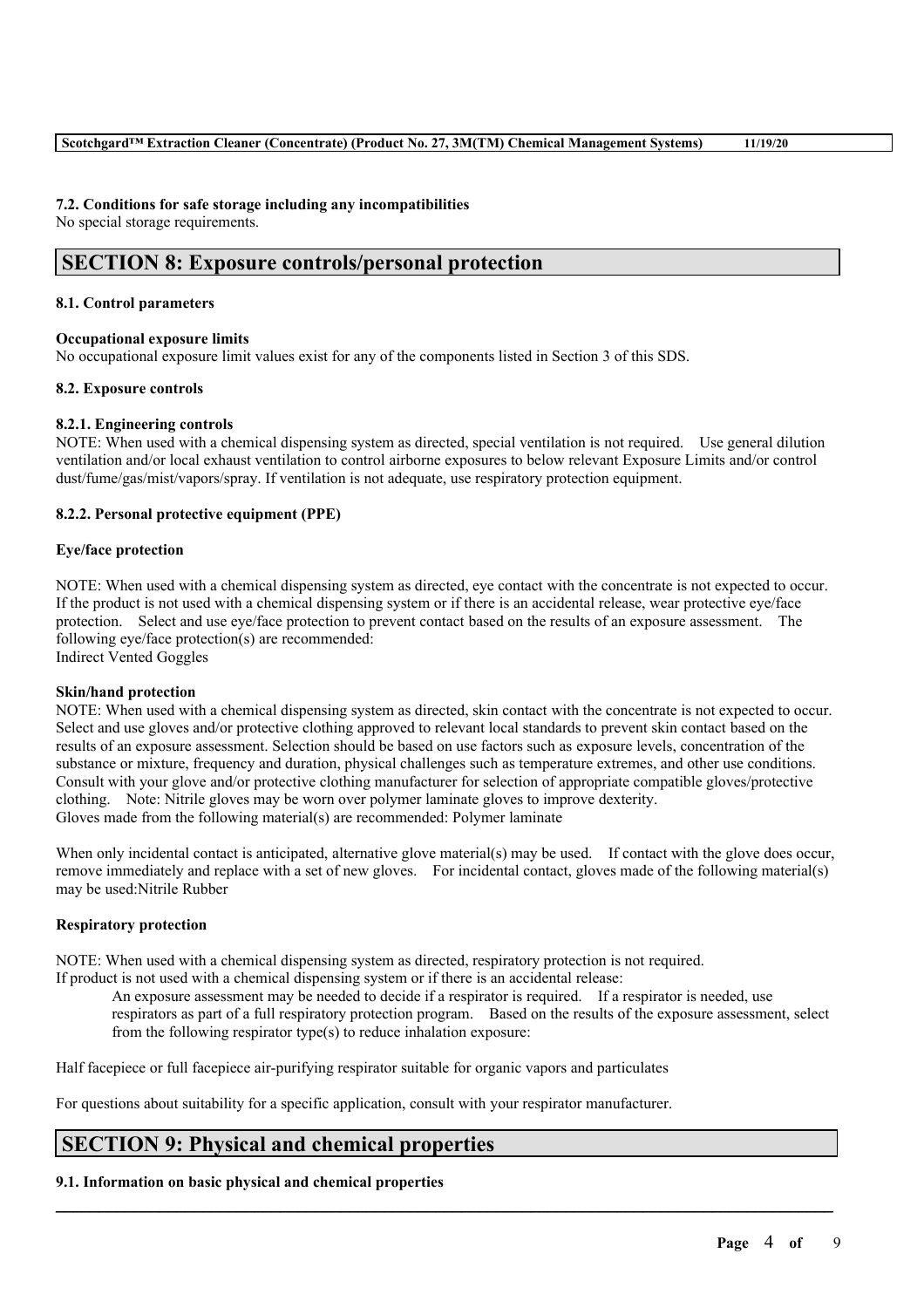| Appearance                                |                                                               |
|-------------------------------------------|---------------------------------------------------------------|
| <b>Physical state</b>                     | Liquid                                                        |
| Color                                     | Colorless                                                     |
| <b>Specific Physical Form:</b>            | Liquid                                                        |
| Odor                                      | Honeysuckle                                                   |
| <b>Odor threshold</b>                     | No Data Available                                             |
| рH                                        | $7.5 - 8.5$                                                   |
| <b>Melting point</b>                      | Not Applicable                                                |
| <b>Boiling Point</b>                      | $> 200$ °F                                                    |
| <b>Flash Point</b>                        | No flash point                                                |
| <b>Evaporation rate</b>                   | Not Applicable                                                |
| Flammability (solid, gas)                 | Not Applicable                                                |
| <b>Flammable Limits(LEL)</b>              | Not Applicable                                                |
| <b>Flammable Limits(UEL)</b>              | Not Applicable                                                |
| <b>Vapor Pressure</b>                     | Not Applicable                                                |
| <b>Vapor Density</b>                      | 4.0 $[RefStd:AIR=1]$                                          |
| <b>Specific Gravity</b>                   | $1.02 - 1.058$ [ <i>Ref Std:</i> WATER=1]                     |
| <b>Solubility in Water</b>                | Complete                                                      |
| Solubility- non-water                     | No Data Available                                             |
| Partition coefficient: n-octanol/water    | Not Applicable                                                |
| <b>Autoignition temperature</b>           | Not Applicable                                                |
| <b>Decomposition temperature</b>          | No Data Available                                             |
| <b>Viscosity</b>                          | 14.1 Saybolt Universal Second - 15.5 Saybolt Universal Second |
|                                           | [Details: Zahn #2]                                            |
| <b>Volatile Organic Compounds</b>         | 5 - 7 % weight [Test Method: calculated per CARB title 2]     |
| <b>VOC Less H2O &amp; Exempt Solvents</b> | 310 - 330 g/l [Test Method: calculated per CARB title 2]      |
| <b>Flash Point as text</b>                | No flash point                                                |

## **SECTION 10: Stability and reactivity**

### **10.1. Reactivity**

This material is considered to be non reactive under normal use conditions.

**10.2. Chemical stability** Stable.

**10.3. Possibility of hazardous reactions** Hazardous polymerization will not occur.

**10.4. Conditions to avoid** None known.

**10.5. Incompatible materials** None known.

## **10.6. Hazardous decomposition products**

None known.

Refer to section 5.2 for hazardous decomposition products during combustion.

## **SECTION 11: Toxicological information**

**Substance Condition**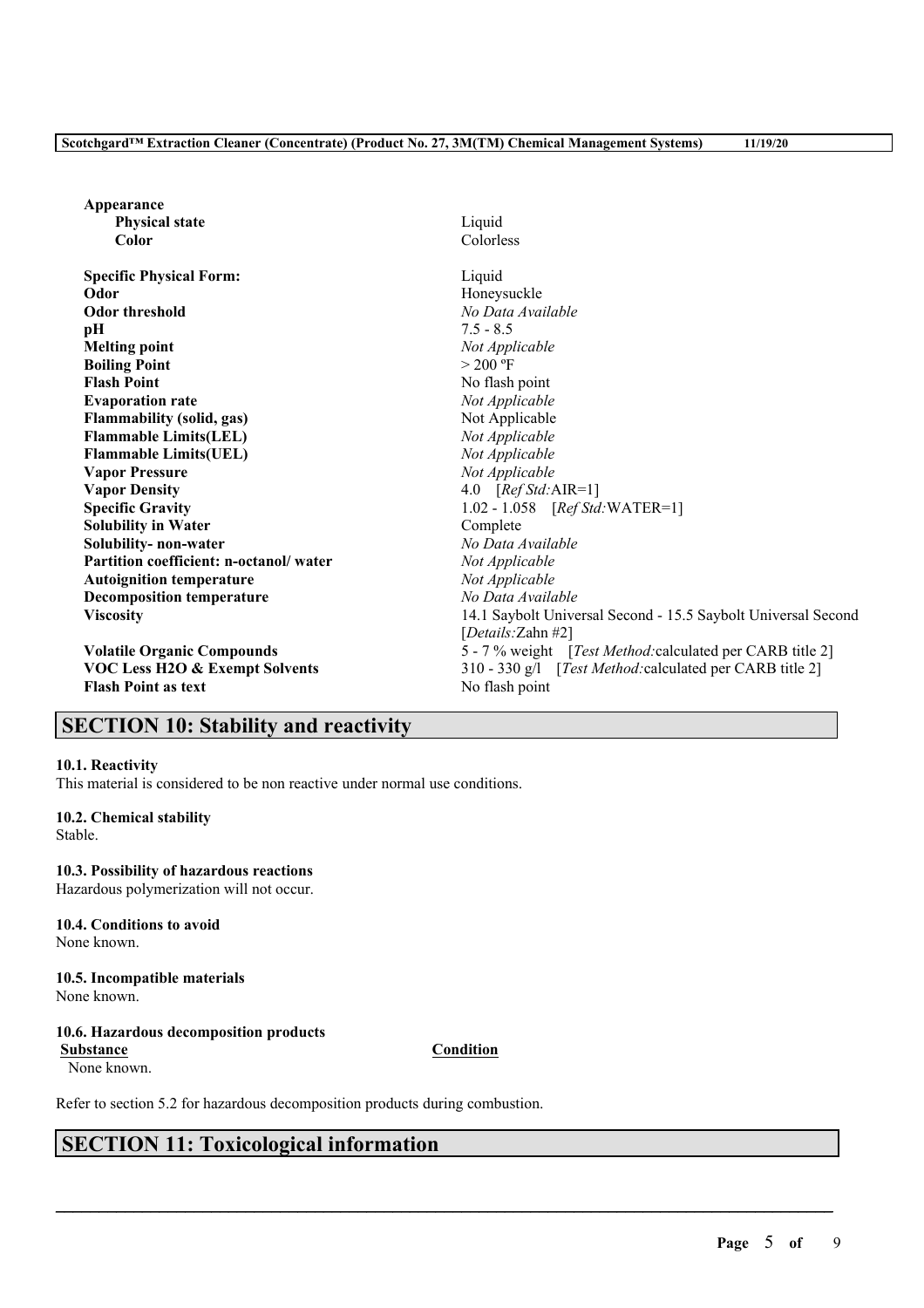The information below may not be consistent with the material classification in Section 2 if specific ingredient **classifications are mandated by a competent authority. In addition, toxicological data on ingredients may not be** reflected in the material classification and/or the signs and symptoms of exposure, because an ingredient may be present below the threshold for labeling, an ingredient may not be available for exposure, or the data may not be **relevant to the material as a whole.**

### **11.1. Information on Toxicological effects**

#### **Signs and Symptoms of Exposure**

#### Based on test data and/or information on the components, this material may produce the following health effects:

#### **Inhalation:**

Respiratory Tract Irritation: Signs/symptoms may include cough, sneezing, nasal discharge, headache, hoarseness, and nose and throat pain.

#### **Skin Contact:**

Mild Skin Irritation: Signs/symptoms may include localized redness, swelling, itching, and dryness.

#### **Eye Contact:**

Severe Eye Irritation: Signs/symptoms may include significant redness, swelling, pain, tearing, cloudy appearance of the cornea, and impaired vision.

#### **Ingestion:**

Gastrointestinal Irritation: Signs/symptoms may include abdominal pain, stomach upset, nausea, vomiting and diarrhea.

#### **Toxicological Data**

If a component is disclosed in section 3 but does not appear in a table below, either no data are available for that endpoint or the data are not sufficient for classification.

#### **Acute Toxicity**

| Name                                        | Route       | <b>Species</b> | Value                                             |
|---------------------------------------------|-------------|----------------|---------------------------------------------------|
| Overall product                             | Dermal      |                | No data available; calculated $ATE > 5,000$ mg/kg |
| Overall product                             | Ingestion   |                | No data available; calculated $ATE > 5,000$ mg/kg |
| 1-PROPOXY-2-PROPANOL                        | Dermal      | Rabbit         | $\overline{\text{LD}}$ 50 2,805 mg/kg             |
| 1-PROPOXY-2-PROPANOL                        | Inhalation- | Rat            | $LC50 > 11.8$ mg/l                                |
|                                             | Dust/Mist   |                |                                                   |
|                                             | (4 hours)   |                |                                                   |
| 1-PROPOXY-2-PROPANOL                        | Ingestion   | Rat            | LD50<br>$2,500$ mg/kg                             |
| Non-ionic Surfactant (NJTSRN 04499600-6640) | Dermal      | Rat            | LD50<br>$5,000$ mg/kg                             |
| Non-ionic Surfactant (NJTSRN 04499600-6640) | Ingestion   | Rat            | $1,200$ mg/kg<br>LD50                             |
| Anionic Surfactant (NJTSRN 04499600-6671)   | Ingestion   |                | LD50 estimated to be $300 - 2,000$ mg/kg          |
| TRIPROPYLENE GLYCOL METHYL ETHER            | Dermal      | Rabbit         | $LD50 > 19,340$ mg/kg                             |
| TRIPROPYLENE GLYCOL METHYL ETHER            | Inhalation- | Rat            | LC50 estimated to be $5 - 12.5$ mg/l              |
|                                             | Dust/Mist   |                |                                                   |
| TRIPROPYLENE GLYCOL METHYL ETHER            | Ingestion   | Rat            | LD50<br>$3,300$ mg/kg                             |
|                                             |             |                |                                                   |

 $ATE = acute$  toxicity estimate

#### **Skin Corrosion/Irritation**

| Name                     | $\sim$<br><b>Species</b> | <b>WY 3</b><br>⁄ alue   |
|--------------------------|--------------------------|-------------------------|
| Y-2-PROPANOL<br>PROPOXY- | Rabbit                   | Minimal<br>. irritation |

### **Serious Eye Damage/Irritation**

| Name            | $\sim$<br><b>Species</b> | <b>T</b><br>/alue     |
|-----------------|--------------------------|-----------------------|
| Overall product | In vitro                 | severe irritant<br>OС |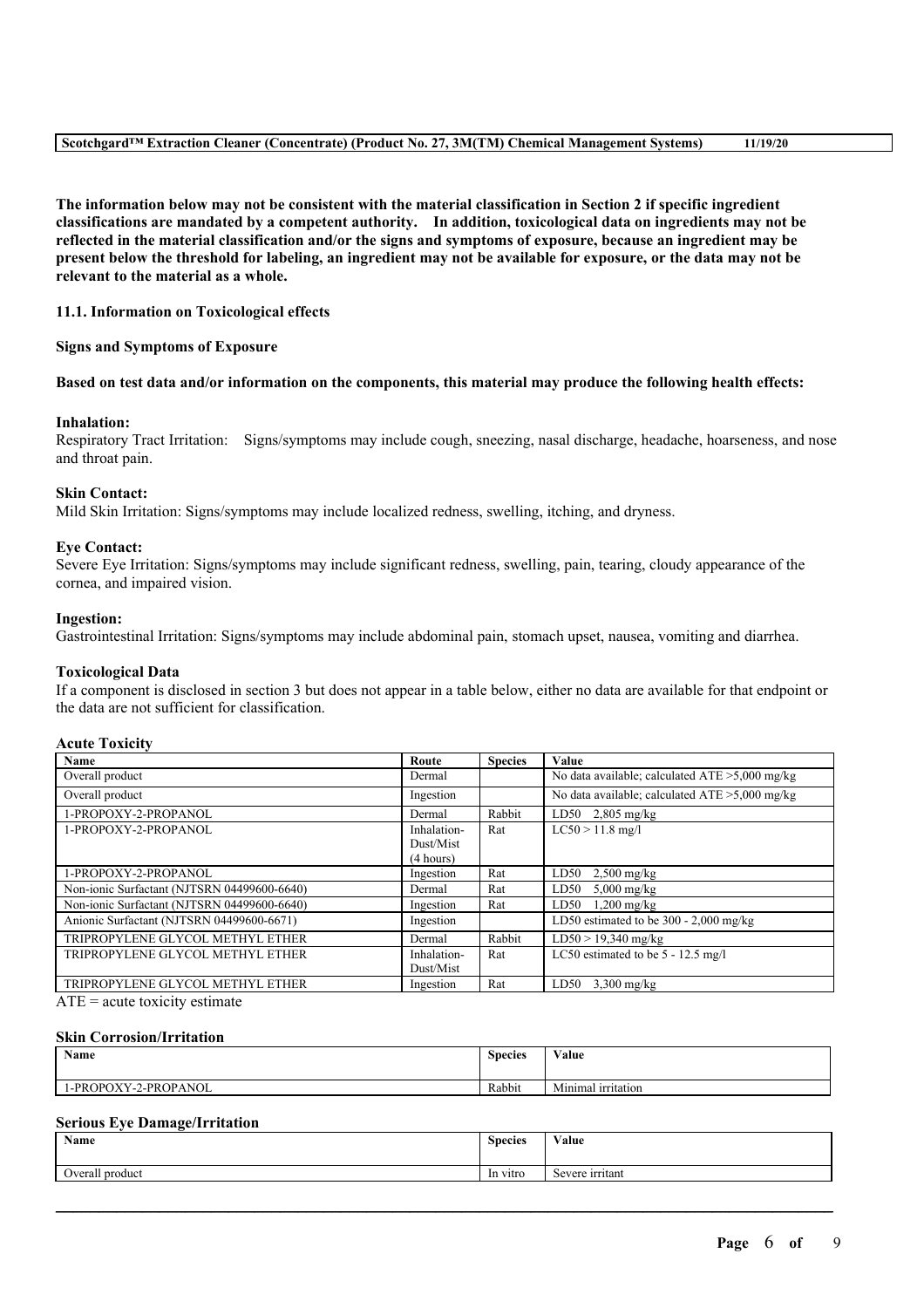## **Scotchgard™ Extraction Cleaner (Concentrate) (Product No. 27, 3M(TM) Chemical Management Systems) 11/19/20**

|                                             | data           |                 |
|---------------------------------------------|----------------|-----------------|
| 1-PROPOXY-2-PROPANOL                        | Rabbit         | Severe irritant |
| Non-ionic Surfactant (NJTSRN 04499600-6640) | Not            | Corrosive       |
|                                             | .<br>available |                 |

#### **Skin Sensitization**

For the component/components, either no data are currently available or the data are not sufficient for classification.

#### **Respiratory Sensitization**

For the component/components, either no data are currently available or the data are not sufficient for classification.

#### **Germ Cell Mutagenicity**

| <b>Name</b>               | Route                                     | Value<br>$\cdots$              |
|---------------------------|-------------------------------------------|--------------------------------|
| Y-2-PROPANOL<br>1-PROPOXY | $\mathbf{v}$<br>V <sub>1</sub> tro<br>-In | $\sim$ $\sim$<br>Not mutagenic |

#### **Carcinogenicity**

For the component/components, either no data are currently available or the data are not sufficient for classification.

#### **Reproductive Toxicity**

#### **Reproductive and/or Developmental Effects**

| <b>Name</b>          | Route      | Value                          | <b>Species</b> | <b>Test Result</b> | Exposure<br><b>Duration</b> |
|----------------------|------------|--------------------------------|----------------|--------------------|-----------------------------|
| 1-PROPOXY-2-PROPANOL | Inhalation | Not classified for development | Rat            | NOAEL 3.6<br>mg/   | during<br>organogenesi      |

### **Target Organ(s)**

### **Specific Target Organ Toxicity - single exposure**

| Name         | Route      | Target Organ(s)        | Value                             | <b>Species</b> | <b>Test Result</b>    | <b>Exposure</b> |
|--------------|------------|------------------------|-----------------------------------|----------------|-----------------------|-----------------|
|              |            |                        |                                   |                |                       | <b>Duration</b> |
| 1-PROPOXY-2- | Inhalation | central nervous        | May cause drowsiness or           | Multiple       | LOAEL 10.8            | 6 hours         |
| PROPANOL     |            | system depression      | dizziness                         | animal         | mg/l                  |                 |
|              |            |                        |                                   | species        |                       |                 |
| 1-PROPOXY-2- | Inhalation | respiratory irritation | Some positive data exist, but the |                | <b>NOAEL Not</b>      |                 |
| PROPANOL     |            |                        | data are not sufficient for       |                | available             |                 |
|              |            |                        | classification                    |                |                       |                 |
| 1-PROPOXY-2- | Ingestion  | central nervous        | May cause drowsiness or           | Rat            | <b>LOAEL</b>          | not applicable  |
| PROPANOL     |            | system depression      | dizziness                         |                | $1,770 \text{ mg/kg}$ |                 |

#### **Specific Target Organ Toxicity - repeated exposure**

| <b>Name</b>                     | Route      | Target Organ(s)                           | Value          | <b>Species</b> | <b>Test Result</b> | Exposure<br><b>Duration</b> |
|---------------------------------|------------|-------------------------------------------|----------------|----------------|--------------------|-----------------------------|
| 1-PROPOXY-2-<br><b>PROPANOL</b> | Inhalation | $\vert$ kidney and/or<br>liver<br>bladder | Not classified | Rat            | NOAEL 9.5<br>mg/   | days                        |

#### **Aspiration Hazard**

For the component/components, either no data are currently available or the data are not sufficient for classification.

## Please contact the address or phone number listed on the first page of the SDS for additional toxicological information **on this material and/or its components.**

## **SECTION 12: Ecological information**

### **Ecotoxicological information**

 $\mathcal{L}_\mathcal{L} = \mathcal{L}_\mathcal{L} = \mathcal{L}_\mathcal{L} = \mathcal{L}_\mathcal{L} = \mathcal{L}_\mathcal{L} = \mathcal{L}_\mathcal{L} = \mathcal{L}_\mathcal{L} = \mathcal{L}_\mathcal{L} = \mathcal{L}_\mathcal{L} = \mathcal{L}_\mathcal{L} = \mathcal{L}_\mathcal{L} = \mathcal{L}_\mathcal{L} = \mathcal{L}_\mathcal{L} = \mathcal{L}_\mathcal{L} = \mathcal{L}_\mathcal{L} = \mathcal{L}_\mathcal{L} = \mathcal{L}_\mathcal{L}$ Please contact the address or phone number listed on the first page of the SDS for additional ecotoxicological information on this material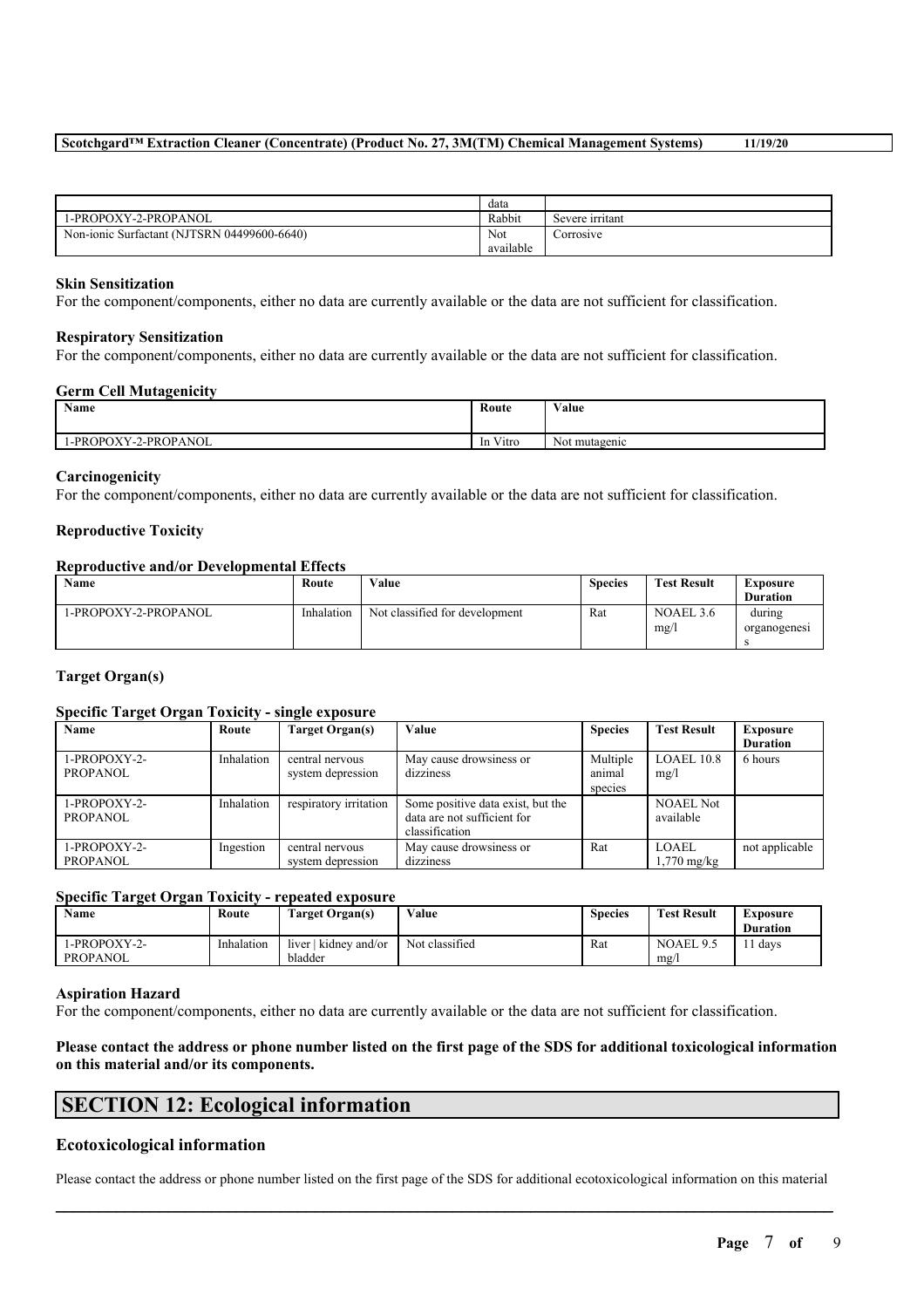## **Scotchgard™ Extraction Cleaner (Concentrate) (Product No. 27, 3M(TM) Chemical Management Systems) 11/19/20**

## and/or its components.

## **Chemical fate information**

Please contact the address or phone number listed on the first page of the SDS for additional chemical fate information on this material and/or its components.

## **SECTION 13: Disposal considerations**

#### **13.1. Disposal methods**

Dispose of contents/ container in accordance with the local/regional/national/international regulations.

Dispose of waste product in a permitted industrial waste facility. Empty drums/barrels/containers used for transporting and handling hazardous chemicals (chemical substances/mixtures/preparations classified as Hazardous as per applicable regulations) shall be considered, stored, treated & disposed of as hazardous wastes unless otherwise defined by applicable waste regulations. Consult with the respective regulating authorities to determine the available treatment and disposal facilities.

### **EPA Hazardous Waste Number (RCRA):** Not regulated

## **SECTION 14: Transport Information**

For Transport Information, please visit http://3M.com/Transportinfo or call 1-800-364-3577 or 651-737-6501.

## **SECTION 15: Regulatory information**

## **15.1. US Federal Regulations**

### **EPCRA 311/312 Hazard Classifications:**

**Physical Hazards** Not applicable

### **Health Hazards**

Serious eye damage or eye irritation

## **15.2. State Regulations**

## **15.3. Chemical Inventories**

The components of this material are in compliance with the provisions of Australia National Industrial Chemical Notification and Assessment Scheme (NICNAS). Certain restrictions may apply. Contact the selling division for additional information.

The components of this product are in compliance with the new substance notification requirements of CEPA.

The components of this material are in compliance with the China "Measures on Environmental Management of New Chemical Substance". Certain restrictions may apply. Contact the selling division for additional information.

The components of this material are in compliance with the provisions of Philippines RA 6969 requirements. Certain restrictions may apply. Contact the selling division for additional information.

The components of this product are in compliance with the chemical notification requirements of TSCA. All required components of this product are listed on the active portion of the TSCA Inventory.

 $\mathcal{L}_\mathcal{L} = \mathcal{L}_\mathcal{L} = \mathcal{L}_\mathcal{L} = \mathcal{L}_\mathcal{L} = \mathcal{L}_\mathcal{L} = \mathcal{L}_\mathcal{L} = \mathcal{L}_\mathcal{L} = \mathcal{L}_\mathcal{L} = \mathcal{L}_\mathcal{L} = \mathcal{L}_\mathcal{L} = \mathcal{L}_\mathcal{L} = \mathcal{L}_\mathcal{L} = \mathcal{L}_\mathcal{L} = \mathcal{L}_\mathcal{L} = \mathcal{L}_\mathcal{L} = \mathcal{L}_\mathcal{L} = \mathcal{L}_\mathcal{L}$ 

## **15.4. International Regulations**